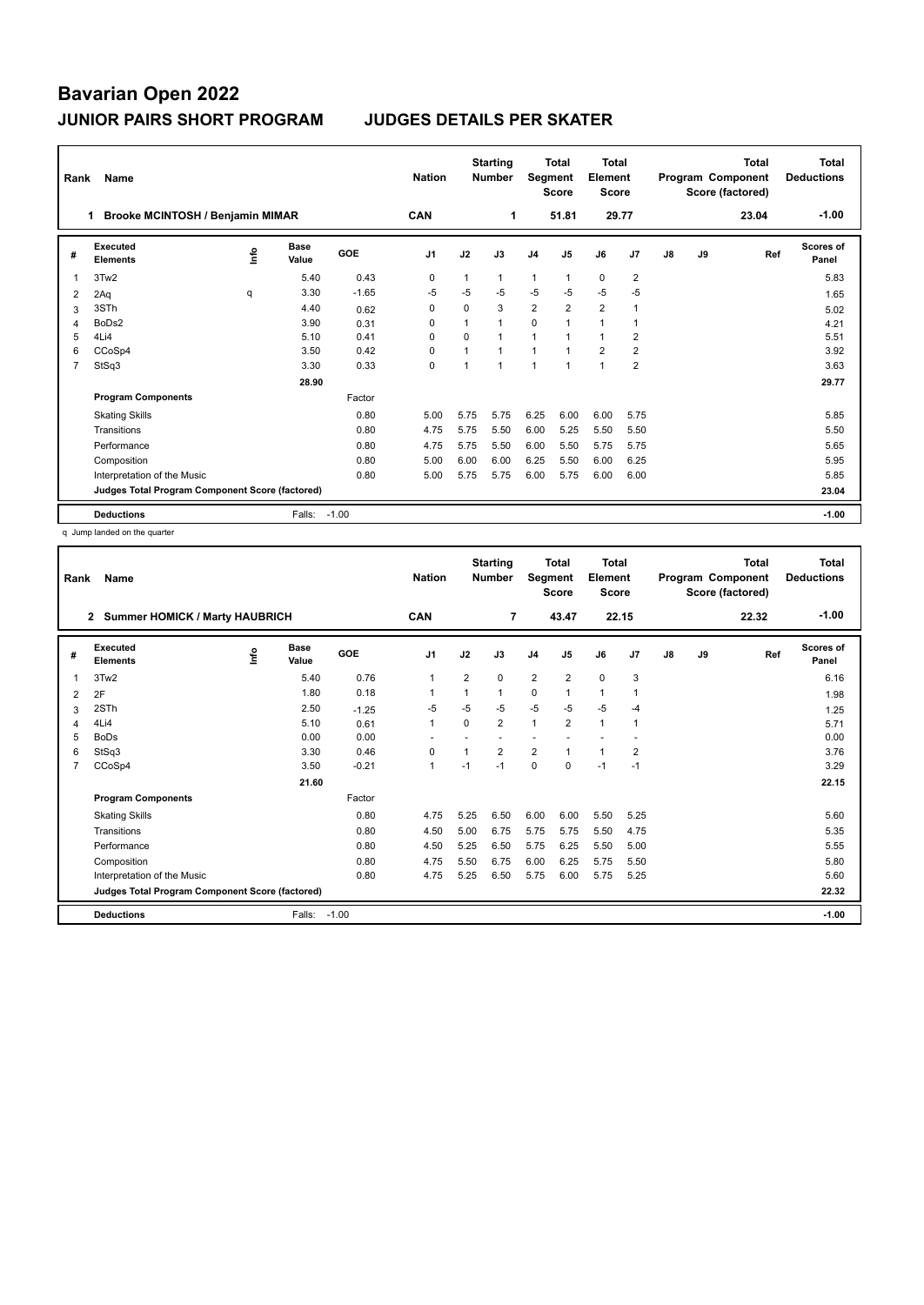| Rank           | Name                                            |    |                      |         | <b>Nation</b>  |              | <b>Starting</b><br><b>Number</b> |                | <b>Total</b><br>Segment<br><b>Score</b> | <b>Total</b><br>Element<br><b>Score</b> |                |               |    | <b>Total</b><br>Program Component<br>Score (factored) | <b>Total</b><br><b>Deductions</b> |
|----------------|-------------------------------------------------|----|----------------------|---------|----------------|--------------|----------------------------------|----------------|-----------------------------------------|-----------------------------------------|----------------|---------------|----|-------------------------------------------------------|-----------------------------------|
|                | Barbora KUCIANOVA / Lukas VOCHOZKA<br>3         |    |                      |         | <b>CZE</b>     |              | 3                                |                | 42.39                                   |                                         | 23.07          |               |    | 20.32                                                 | $-1.00$                           |
| #              | <b>Executed</b><br><b>Elements</b>              | ۴  | <b>Base</b><br>Value | GOE     | J <sub>1</sub> | J2           | J3                               | J <sub>4</sub> | J <sub>5</sub>                          | J6                                      | J <sub>7</sub> | $\mathsf{J}8$ | J9 | Ref                                                   | <b>Scores of</b><br>Panel         |
| 1              | 2A                                              |    | 3.30                 | $-0.13$ | $-1$           | $\mathbf 0$  | 0                                | $\pmb{0}$      | $-1$                                    | $-1$                                    | $\pmb{0}$      |               |    |                                                       | 3.17                              |
| $\overline{2}$ | 2Tw2                                            |    | 3.00                 | $-0.24$ | 0              | $-1$         | $-1$                             | $\mathbf 0$    | $-3$                                    | $-2$                                    | 0              |               |    |                                                       | 2.76                              |
| 3              | 3STh                                            |    | 4.40                 | $-2.20$ | $-5$           | $-5$         | $-5$                             | $-5$           | -5                                      | $-5$                                    | $-5$           |               |    |                                                       | 2.20                              |
| 4              | 4Li4                                            |    | 5.10                 | 0.31    | $\mathbf{1}$   | $\mathbf{1}$ | $\mathbf{1}$                     | $\overline{2}$ | $\Omega$                                | $\Omega$                                | $\mathbf 0$    |               |    |                                                       | 5.41                              |
| 5              | StSq3                                           |    | 3.30                 | $-0.07$ | $-1$           | $\mathbf{1}$ | $-2$                             | $\mathbf{1}$   | $-1$                                    | $-1$                                    | $\overline{1}$ |               |    |                                                       | 3.23                              |
| 6              | BoDs1                                           |    | 3.50                 | $-0.07$ | $\Omega$       | $\mathbf 0$  | $\mathbf 0$                      | $\Omega$       | $-2$                                    | $\mathbf 0$                             | $-1$           |               |    |                                                       | 3.43                              |
| $\overline{7}$ | CCoSp4                                          |    | 3.50                 | $-0.63$ | $\Omega$       | $-2$         | $-2$                             | $-2$           | $-1$                                    | $-2$                                    | $-2$           |               |    |                                                       | 2.87                              |
|                |                                                 |    | 26.10                |         |                |              |                                  |                |                                         |                                         |                |               |    |                                                       | 23.07                             |
|                | <b>Program Components</b>                       |    |                      | Factor  |                |              |                                  |                |                                         |                                         |                |               |    |                                                       |                                   |
|                | <b>Skating Skills</b>                           |    |                      | 0.80    | 5.25           | 5.50         | 5.50                             | 5.25           | 5.00                                    | 5.00                                    | 5.50           |               |    |                                                       | 5.30                              |
|                | Transitions                                     |    |                      | 0.80    | 5.00           | 5.25         | 5.00                             | 5.00           | 4.50                                    | 4.75                                    | 5.25           |               |    |                                                       | 5.00                              |
|                | Performance                                     |    |                      | 0.80    | 5.00           | 5.50         | 5.25                             | 5.25           | 4.50                                    | 4.75                                    | 5.00           |               |    |                                                       | 5.05                              |
|                | Composition                                     |    |                      | 0.80    | 5.25           | 5.50         | 5.50                             | 5.00           | 4.50                                    | 4.50                                    | 5.50           |               |    |                                                       | 5.15                              |
|                | Interpretation of the Music                     |    |                      | 0.80    | 5.00           | 5.50         | 0.25                             | 5.25           | 4.50                                    | 4.50                                    | 5.25           |               |    |                                                       | 4.90                              |
|                | Judges Total Program Component Score (factored) |    |                      |         |                |              |                                  |                |                                         |                                         |                |               |    |                                                       | 20.32                             |
|                |                                                 |    |                      |         |                |              |                                  |                |                                         |                                         |                |               |    |                                                       |                                   |
|                | <b>Deductions</b>                               |    | Falls:               | $-1.00$ |                |              |                                  |                |                                         |                                         |                |               |    |                                                       | $-1.00$                           |
|                |                                                 |    |                      |         |                |              |                                  |                |                                         |                                         |                |               |    |                                                       |                                   |
| Rank           | Name                                            |    |                      |         | <b>Nation</b>  |              | <b>Starting</b><br><b>Number</b> |                | <b>Total</b><br>Segment<br><b>Score</b> | <b>Total</b><br>Element<br><b>Score</b> |                |               |    | <b>Total</b><br>Program Component<br>Score (factored) | <b>Total</b><br><b>Deductions</b> |
|                | 4 Alyssa MONTAN / Filippo CLERICI               |    |                      |         | <b>ITA</b>     |              | 2                                |                | 41.89                                   |                                         | 23.33          |               |    | 19.56                                                 | $-1.00$                           |
| #              | <b>Executed</b><br><b>Elements</b>              | ۴ů | <b>Base</b><br>Value | GOE     | J <sub>1</sub> | J2           | J3                               | J <sub>4</sub> | J <sub>5</sub>                          | J6                                      | J <sub>7</sub> | $\mathsf{J}8$ | J9 | Ref                                                   | <b>Scores of</b><br>Panel         |
| 1              | 3Tw3                                            |    | 5.70                 | $-0.57$ | $-1$           | -2           | 0                                | 0              | $-1$                                    | $-2$                                    | $-1$           |               |    |                                                       | 5.13                              |

|   | 4Li4                                            | 5.10   | 0.61    |      | 0    | 3    | $\overline{2}$ |      |      |                | 5.71    |
|---|-------------------------------------------------|--------|---------|------|------|------|----------------|------|------|----------------|---------|
| 5 | <b>BoDsB</b>                                    | 3.10   | 0.25    | 0    |      | 2    | $\mathbf 0$    |      | 0    | $\overline{2}$ | 3.35    |
| 6 | StSq2                                           | 2.60   | 0.10    | 0    | 0    |      |                | 0    | 0    |                | 2.70    |
|   | CCoSp4                                          | 3.50   | $-0.63$ | -1   | $-2$ | $-2$ | $-2$           | $-1$ | $-3$ | $-2$           | 2.87    |
|   |                                                 | 26.20  |         |      |      |      |                |      |      |                | 23.33   |
|   | <b>Program Components</b>                       |        | Factor  |      |      |      |                |      |      |                |         |
|   | <b>Skating Skills</b>                           |        | 0.80    | 4.50 | 4.75 | 6.50 | 5.50           | 5.25 | 4.75 | 5.00           | 5.05    |
|   | Transitions                                     |        | 0.80    | 4.25 | 4.50 | 5.75 | 5.75           | 4.75 | 4.50 | 4.75           | 4.85    |
|   | Performance                                     |        | 0.80    | 4.25 | 4.75 | 6.50 | 5.75           | 4.50 | 4.50 | 4.50           | 4.80    |
|   | Composition                                     |        | 0.80    | 4.50 | 4.75 | 6.50 | 5.25           | 4.75 | 4.75 | 5.25           | 4.95    |
|   | Interpretation of the Music                     |        | 0.80    | 4.50 | 4.75 | 6.25 | 5.50           | 4.50 | 4.50 | 4.75           | 4.80    |
|   | Judges Total Program Component Score (factored) |        |         |      |      |      |                |      |      |                | 19.56   |
|   | <b>Deductions</b>                               | Falls: | $-1.00$ |      |      |      |                |      |      |                | $-1.00$ |

2 3STh 4.40 -2.20 -5 -5 -5 -5 -5 -5 -5 2.20  $3$  2F 2 -1.37  $-0.43$   $-3$   $-3$   $-2$   $-2$   $-3$   $-2$   $-2$   $-2$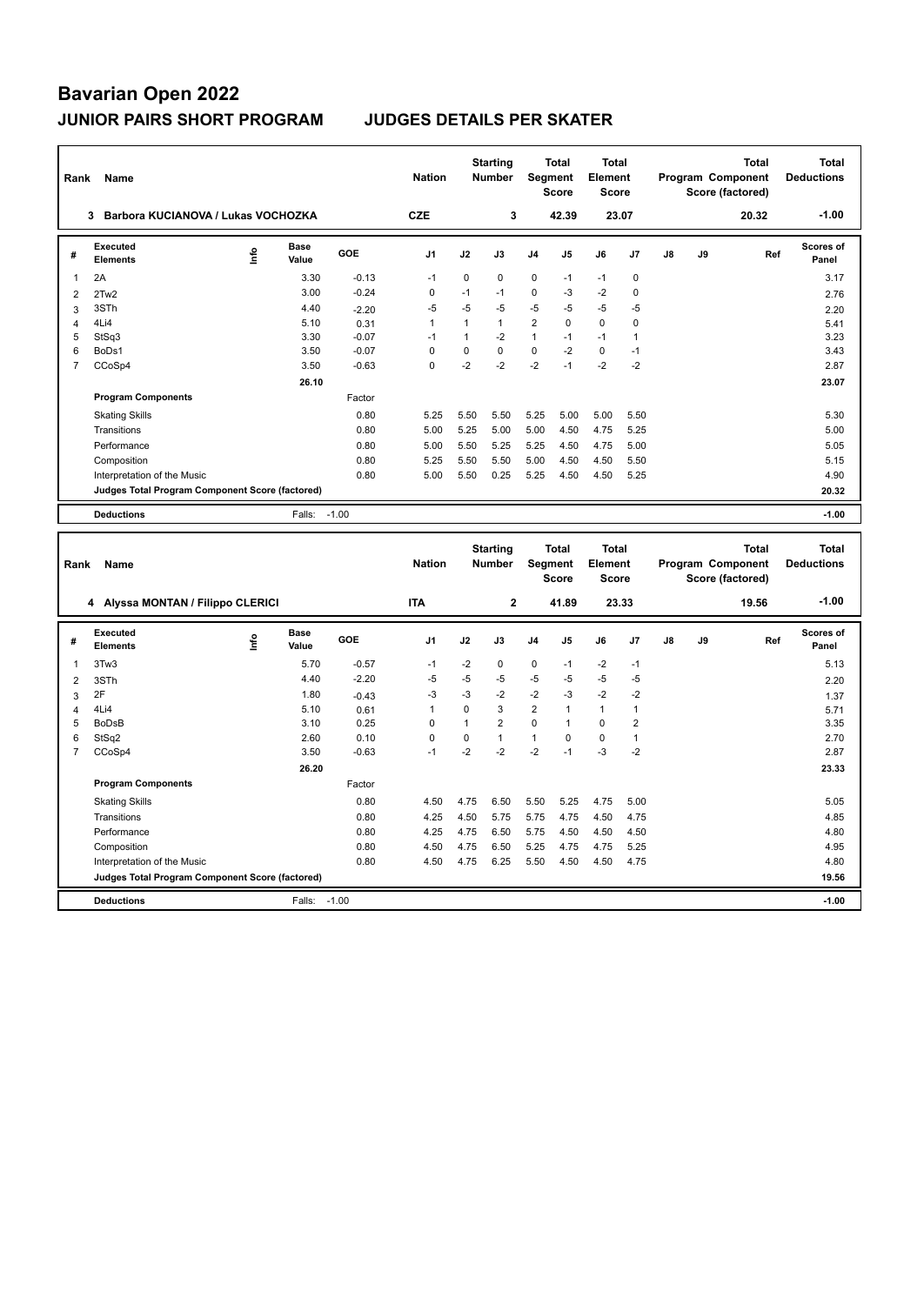| Rank                                            | Name                                    |         |                      |         | <b>Nation</b>  |          | <b>Starting</b><br><b>Number</b> | <b>Segment</b> | <b>Total</b><br><b>Score</b> | <b>Total</b><br>Element<br><b>Score</b> |                |    |       | <b>Total</b><br>Program Component<br>Score (factored) | <b>Total</b><br><b>Deductions</b> |
|-------------------------------------------------|-----------------------------------------|---------|----------------------|---------|----------------|----------|----------------------------------|----------------|------------------------------|-----------------------------------------|----------------|----|-------|-------------------------------------------------------|-----------------------------------|
|                                                 | Louise EHRHARD / Matthis PELLEGRIS<br>5 |         |                      |         | <b>FRA</b>     |          | 9                                |                | 38.95                        | 21.19                                   |                |    |       | 18.76                                                 | $-1.00$                           |
| #                                               | Executed<br><b>Elements</b>             | ۴ů      | <b>Base</b><br>Value | GOE     | J <sub>1</sub> | J2       | J3                               | J <sub>4</sub> | J5                           | J6                                      | J7             | J8 | J9    | Ref                                                   | <b>Scores of</b><br>Panel         |
| 1                                               | 2Tw2                                    |         | 3.00                 | 0.06    | $\Omega$       | $-1$     | 1                                | $\mathbf 0$    | $-1$                         | $\mathbf{1}$                            | $\mathbf{1}$   |    |       |                                                       | 3.06                              |
| 2                                               | 2A<                                     | $\prec$ | 2.64                 | $-1.16$ | -4             | $-4$     | $-3$                             | $-5$           | $-4$                         | $-5$                                    | $-5$           |    |       |                                                       | 1.48                              |
| 3                                               | 3STh                                    |         | 4.40                 | $-2.20$ | $-5$           | $-5$     | $-5$                             | $-5$           | $-5$                         | $-5$                                    | $-5$           |    |       |                                                       | 2.20                              |
| 4                                               | 4Li3                                    |         | 4.70                 | $-0.09$ | $\Omega$       | $\Omega$ | $-1$                             | $\Omega$       | $\Omega$                     | $\Omega$                                | $-2$           |    |       |                                                       | 4.61                              |
| 5                                               | BoDs2                                   |         | 3.90                 | 0.00    | $-2$           | $\Omega$ | 1                                | $\mathbf 0$    | $\Omega$                     | 0                                       | 0              |    |       |                                                       | 3.90                              |
| 6                                               | StSq2                                   |         | 2.60                 | 0.05    | 0              | 0        | $-1$                             | $\mathbf{1}$   | $\Omega$                     | 0                                       | $\overline{1}$ |    |       |                                                       | 2.65                              |
| 7                                               | CCoSp4                                  |         | 3.50                 | $-0.21$ | 0              | $-1$     | 1                                | $-1$           | $\Omega$                     | $-2$                                    | $-1$           |    |       |                                                       | 3.29                              |
|                                                 |                                         |         | 24.74                |         |                |          |                                  |                |                              |                                         |                |    |       |                                                       | 21.19                             |
|                                                 | <b>Program Components</b>               |         |                      | Factor  |                |          |                                  |                |                              |                                         |                |    |       |                                                       |                                   |
|                                                 | <b>Skating Skills</b>                   |         |                      | 0.80    | 5.00           | 4.75     | 5.75                             | 4.75           | 4.50                         | 4.75                                    | 4.50           |    |       |                                                       | 4.75                              |
|                                                 | Transitions                             |         |                      | 0.80    | 4.75           | 5.00     | 5.25                             | 4.50           | 4.25                         | 4.75                                    | 4.50           |    |       |                                                       | 4.70                              |
|                                                 | Performance                             |         |                      | 0.80    | 4.75           | 4.50     | 5.50                             | 4.75           | 4.25                         | 4.50                                    | 4.25           |    |       |                                                       | 4.55                              |
|                                                 | Composition                             |         |                      | 0.80    | 5.00           | 5.25     | 5.75                             | 4.75           | 4.50                         | 4.75                                    | 4.75           |    |       |                                                       | 4.90                              |
|                                                 | Interpretation of the Music             |         |                      | 0.80    | 4.75           | 4.25     | 5.25                             | 4.50           | 4.50                         | 4.50                                    | 4.50           |    |       |                                                       | 4.55                              |
| Judges Total Program Component Score (factored) |                                         |         |                      |         |                |          |                                  |                |                              |                                         |                |    | 18.76 |                                                       |                                   |
|                                                 | <b>Deductions</b>                       |         | Falls:               | $-1.00$ |                |          |                                  |                |                              |                                         |                |    |       |                                                       | $-1.00$                           |

< Under-rotated jump

|                | Name<br>Rank                                    |      |                      |            |                |                | <b>Starting</b><br><b>Nation</b><br><b>Number</b> |                | Total<br><b>Segment</b><br><b>Score</b> | <b>Total</b><br>Element<br><b>Score</b> |                | Program Component |    | <b>Total</b><br>Score (factored) | <b>Total</b><br><b>Deductions</b> |
|----------------|-------------------------------------------------|------|----------------------|------------|----------------|----------------|---------------------------------------------------|----------------|-----------------------------------------|-----------------------------------------|----------------|-------------------|----|----------------------------------|-----------------------------------|
|                | Josefine LOSSIUS / Artem ROTAR<br>6             |      |                      |            | <b>GER</b>     |                | 6                                                 |                | 38.84                                   |                                         | 21.28          |                   |    | 17.56                            | 0.00                              |
| #              | Executed<br><b>Elements</b>                     | ١nf٥ | <b>Base</b><br>Value | <b>GOE</b> | J <sub>1</sub> | J2             | J3                                                | J <sub>4</sub> | J <sub>5</sub>                          | J6                                      | J <sub>7</sub> | J8                | J9 | Ref                              | Scores of<br>Panel                |
| 1              | 2Tw2                                            |      | 3.00                 | $-0.06$    | 0              | 0              | 0                                                 | $\mathbf 0$    | $-1$                                    | $\mathbf 0$                             | $-1$           |                   |    |                                  | 2.94                              |
| 2              | 2F                                              |      | 1.80                 | $-0.14$    | 0              | $-1$           | $-2$                                              | $-2$           | $-1$                                    | $\mathbf 0$                             | 0              |                   |    |                                  | 1.66                              |
| 3              | 4Li3                                            |      | 4.70                 | 0.00       | $\Omega$       | $\Omega$       | $-1$                                              | 0              | 0                                       | 0                                       | 0              |                   |    |                                  | 4.70                              |
| 4              | 2STh                                            |      | 2.50                 | 0.15       | $\Omega$       | $\overline{1}$ | $\overline{2}$                                    | $\Omega$       | $\mathbf{1}$                            | 1                                       | $\Omega$       |                   |    |                                  | 2.65                              |
| 5              | BoDs1                                           |      | 3.50                 | $-0.14$    | $\Omega$       | $-1$           | $-1$                                              | 0              | $\Omega$                                | $-2$                                    | $\Omega$       |                   |    |                                  | 3.36                              |
| 6              | StSq3                                           |      | 3.30                 | $-0.13$    | $\mathbf 0$    | $-1$           | $-1$                                              | $\mathbf 0$    | $-1$                                    | $\mathbf 0$                             | 0              |                   |    |                                  | 3.17                              |
| $\overline{7}$ | CCoSp4                                          |      | 3.50                 | $-0.70$    | $\Omega$       | $-2$           | $-2$                                              | $-2$           | $-2$                                    | $-2$                                    | $-2$           |                   |    |                                  | 2.80                              |
|                |                                                 |      | 22.30                |            |                |                |                                                   |                |                                         |                                         |                |                   |    |                                  | 21.28                             |
|                | <b>Program Components</b>                       |      |                      | Factor     |                |                |                                                   |                |                                         |                                         |                |                   |    |                                  |                                   |
|                | <b>Skating Skills</b>                           |      |                      | 0.80       | 4.75           | 4.25           | 4.50                                              | 4.75           | 4.50                                    | 4.75                                    | 4.50           |                   |    |                                  | 4.60                              |
|                | Transitions                                     |      |                      | 0.80       | 4.50           | 4.00           | 4.00                                              | 4.25           | 4.00                                    | 4.25                                    | 4.25           |                   |    |                                  | 4.15                              |
|                | Performance                                     |      |                      | 0.80       | 4.50           | 3.75           | 4.25                                              | 4.50           | 3.75                                    | 4.50                                    | 4.50           |                   |    |                                  | 4.30                              |
|                | Composition                                     |      |                      | 0.80       | 4.75           | 4.00           | 4.50                                              | 4.50           | 4.25                                    | 4.75                                    | 4.75           |                   |    |                                  | 4.55                              |
|                | Interpretation of the Music                     |      |                      | 0.80       | 4.75           | 3.50           | 4.50                                              | 4.50           | 3.75                                    | 4.50                                    | 4.50           |                   |    |                                  | 4.35                              |
|                | Judges Total Program Component Score (factored) |      |                      |            |                |                |                                                   |                |                                         |                                         |                |                   |    |                                  | 17.56                             |
|                | <b>Deductions</b>                               |      |                      |            |                |                |                                                   |                |                                         |                                         |                |                   |    |                                  | 0.00                              |
|                |                                                 |      |                      |            |                |                |                                                   |                |                                         |                                         |                |                   |    |                                  |                                   |